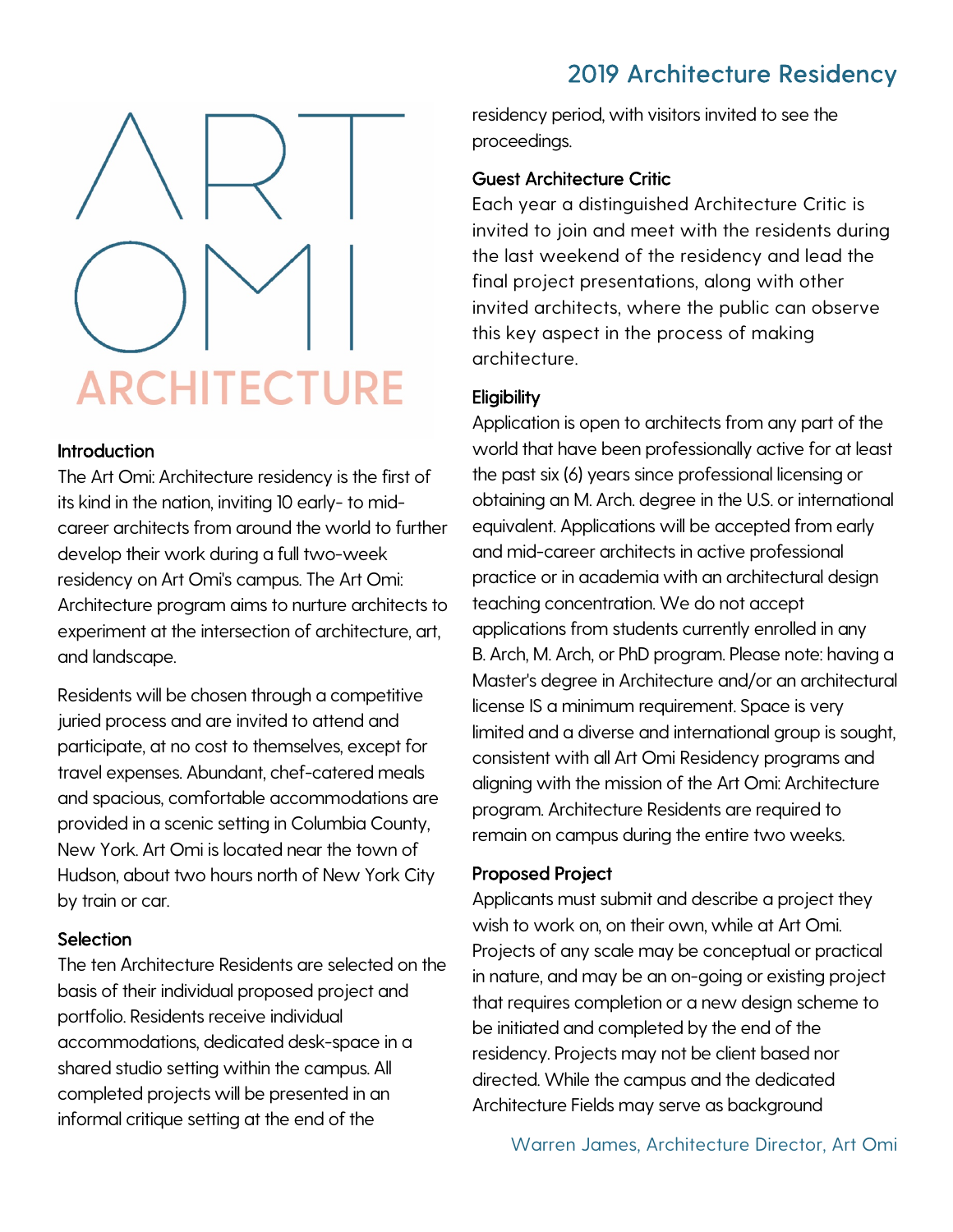## 2019 Architecture Residency

inspiration or for documentation, the projects cannot and will not be built on premises. In all instances a visual presentation and a final work product is required. This may be in the form of drawings, study models, maquettes, collages, digital images and the like. Written manuscripts and essays are not to be worked on nor initiated while at Art Omi. Each resident is expected to bring all their own design tools, with some limited printing and up to a \$50 allowance for materials provided while on campus.

### Selection Jury

All completed applications adhering to the submission requirements will be reviewed by a distinguished panel of at least four architecture professionals. Among the jurors will be practicing architects, architects in academia, and architecture curators.

#### Submission Requirements

Please submit the following four (4) documents, individually and separately uploaded as attachments, in a single email, not compressed nor "zipped" to: architects@artomi.org. Please no more and not less than four (4) items, divided as follows:

## ITEM 1: Statement

An Architect's Statement, preferably in narrative form, about your work without any images nor outside links. This is a fundamental document for our jury to fully understand your architectural practice. When filing your emailed application, you will need to submit this as a 1-page attachment with a 150-word maximum text. If you send a text longer than 150 words or insert URL links, only the first 150 words will be read to our jury. Submit either in PDF or Word Document format only. Please title this document: lastname, firstname, statement, with no commas, dots, or

spacing. Example: jonesmarystatement.pdf or jonesmarystatement.docx.

## ITEM 2: Project

The Proposed Project for the Architecture Residency. Submit in a PDF file with: a one-page written description and pertinent information followed by up to four-pages of images with captions, describe the work that will be carried out while on campus during two weeks. If you send more than 5 pages only the first 5 pages will be reviewed. Please DO NOT use font size smaller than 11 points, including captions. If video links are provided in any of these pages, the Jurors will only be shown the first one minute (Max. video links: 3).

Please title document: lastname, firstname, project, with no commas, dots, or spacing. Example: jonesmaryproject.pdf

## ITEM 3: Portfolio

Submit a selected portfolio of your work with up to ten (10) pages in PDF format. All project(s) images and drawings must be captioned and in the case of largescale projects what was the applicant's role in the team. Please DO NOT use font size smaller than 11 points, including captions. Please title this document with your lastname, firstname, number, with no commas, dots, or spacing: Example: jonesmaryportfolio.pdf

#### ITEM 4: Resume

Your Resume and/or Curriculum Vitae. Submit either in PDF or Word Document format. In the last page applicant must provide the names, mailing addresses, phone numbers and email addresses of three (3) professional references and indicate your relationship to them. Please title this document with your lastname, firstname, resume, with no dots, commas or spacing. Example: jonesmaryresume.pdf or jonesmaryresume.docx